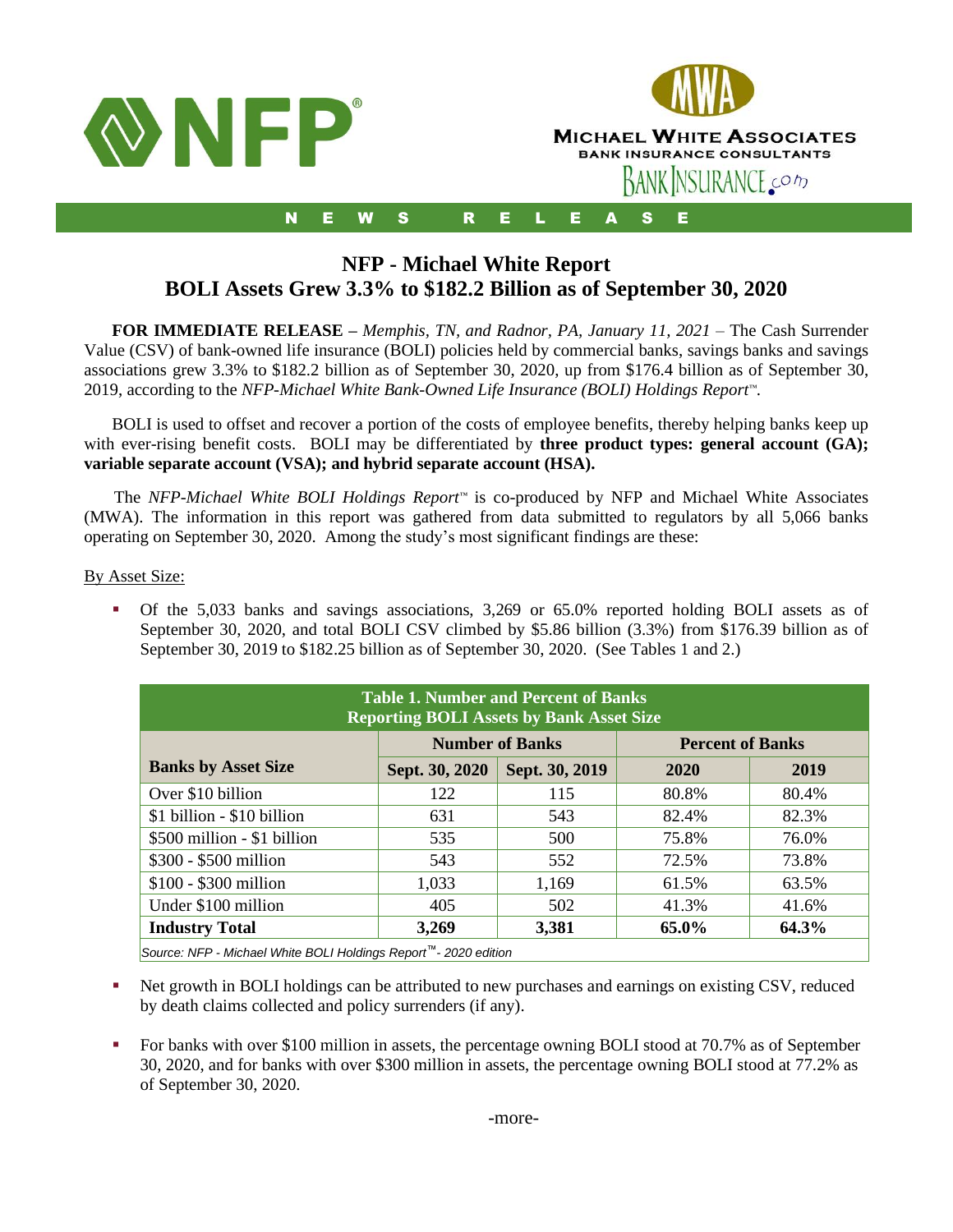Although the number of banks holding BOLI declined between September 30, 2019 and September 30, 2020, this decline was, once again, primarily attributable to the continuing trend in the banking industry of mergers and acquisitions rather than banks terminating their BOLI programs.

| <b>Table 2. Total BOLI Assets (in billions)</b><br><b>Held by Banks</b> |                         |                         |                                                             |                                                                           |  |
|-------------------------------------------------------------------------|-------------------------|-------------------------|-------------------------------------------------------------|---------------------------------------------------------------------------|--|
| <b>Banks by Asset Size</b>                                              | As of<br>Sept. 30, 2020 | As of<br>Sept. 30, 2019 | <b>Percent</b><br><b>Change</b><br>in BOLI<br><b>Assets</b> | <b>Percent</b><br><b>Change in</b><br><b>Total No. of</b><br><b>Banks</b> |  |
| Over \$10 billion                                                       | \$146.84 billion        | \$140.61 billion        | 4.4%                                                        | 5.6%                                                                      |  |
| \$1 billion - \$10 billion                                              | \$22.13 billion         | $$21.17$ billion        | 4.6%                                                        | 16.1%                                                                     |  |
| \$500 million - \$1 billion                                             | \$5.74 billion          | \$5.91 billion          | $-2.9\%$                                                    | 7.3%                                                                      |  |
| \$300 - \$500 million                                                   | \$3.53 billion          | \$3.84 billion          | $-8.0\%$                                                    | 0.1%                                                                      |  |
| \$100 - \$300 million                                                   | \$3.45 billion          | \$4.15 billion          | $-16.2%$                                                    | $-8.7\%$                                                                  |  |
| Under \$100 million                                                     | \$558.1 million         | \$713.8 million         | $-21.8%$                                                    | $-18.7%$                                                                  |  |
| <b>Industry Total</b>                                                   | \$182.25 billion        | \$176.39 billion        | $3.3\%$                                                     | $-4.2\%$                                                                  |  |

*Source: NFP - Michael White BOLI Holdings Report™- 2020 edition*

- Although four of the asset classes showed a decline in the amount of BOLI assets they held, this was not due to the surrender of BOLI policies or a drop in the CSV of the policies, but rather a result of several of the banks that were at the top of their respective asset class category moving into the next higher bracket between September 30, 2019 and September 30, 2020. Thus, banks at the higher end of the asset class categories were replaced by new banks coming into that asset class with smaller amounts of CSV resulting in an overall drop in BOLI assets for that asset class.
- Institutions with assets between \$1 billion and \$10 billion attained the highest percentage increase (4.6%) in BOLI assets while banks with under \$100 million in assets showed the largest decrease in BOLI assets (-21.8%). (See Table 2.)

## By Type of BOLI Asset:

- The BOLI assets most widely held by banks as of September 30, 2020 were GA policies. (See Table 4.) Ninety-seven percent (97.2%) or 3,177 of the 3,269 of the banks reporting BOLI held \$88.62 billion in general account life insurance assets, representing 48.6% of total BOLI assets as of September 30, 2020. (See Tables 3 and 4.) In GA policies, the general assets of the insurance company issuing the policies support their CSV.
- In recent years, banks have gravitated back to general account products because GA products provide more carrier options, somewhat higher yields and simplicity when compared to other BOLI products.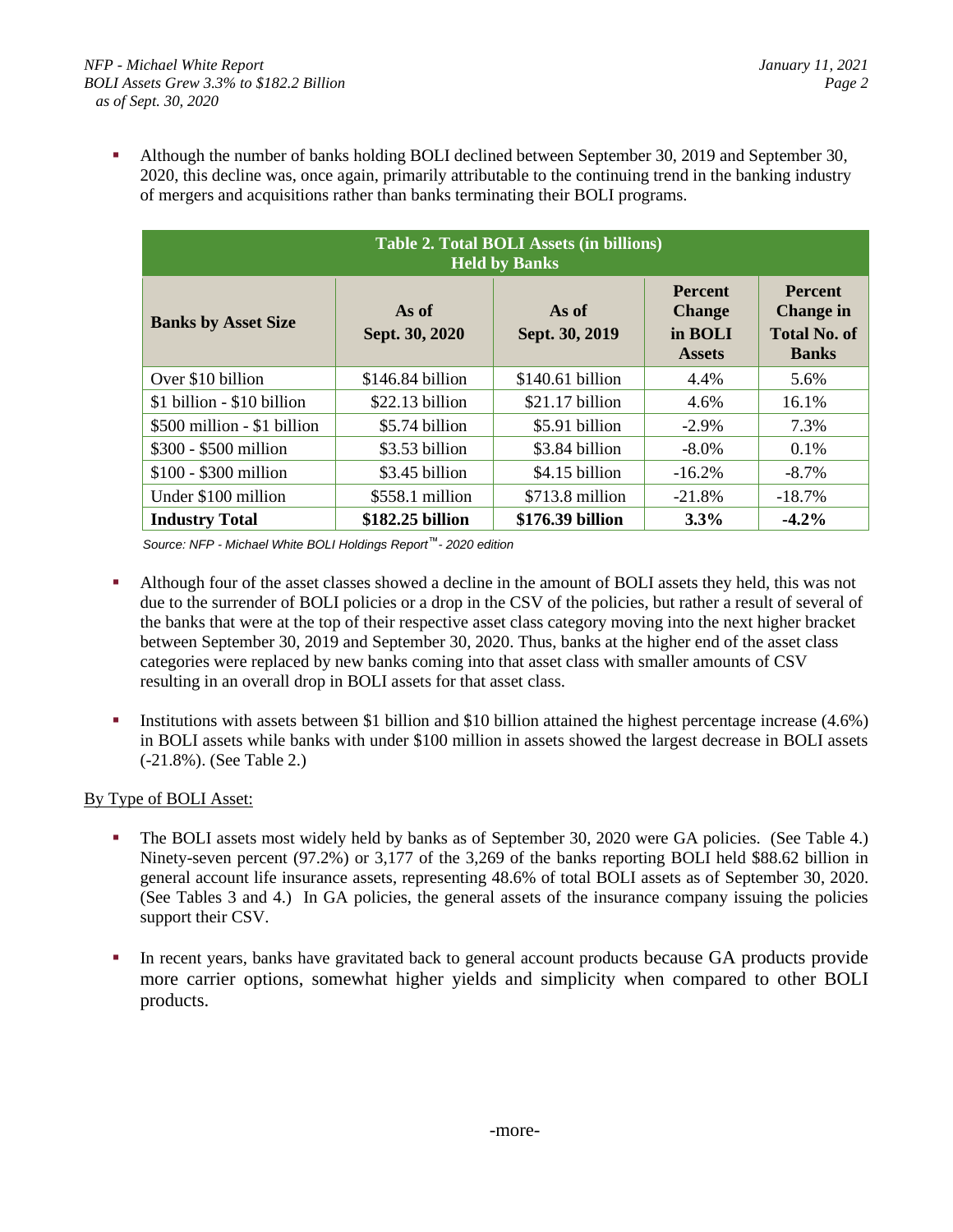| <b>Table 3. Total BOLI Assets (in billions) by Product Type</b><br>Held by Banks as of September 30, 2020 |                        |             |                       |              |                                                        |
|-----------------------------------------------------------------------------------------------------------|------------------------|-------------|-----------------------|--------------|--------------------------------------------------------|
| <b>Banks by Asset Size</b>                                                                                | <b>GA</b>              | <b>VSA</b>  | <b>HSA</b>            | <b>TOTAL</b> | <b>Percent of</b><br><b>BOLI</b> Assets<br><b>Held</b> |
| Over \$10 billion                                                                                         | \$60.29                | \$72.52     | \$14.03               | \$146.84     | 80.57%                                                 |
| \$1 billion - \$10 billion                                                                                | \$17.09                | 2.07<br>\$. | \$2.98                | \$<br>22.13  | 12.14%                                                 |
| \$500 million - \$1 billion                                                                               | 4.79<br>$\mathbb{S}^-$ | 0.14<br>\$  | 0.82<br>$\mathcal{S}$ | \$<br>5.74   | 3.15%                                                  |
| \$300 - \$500 million                                                                                     | \$2.99                 | \$.<br>0.05 | 0.49<br>\$            | \$<br>3.53   | 1.94%                                                  |
| \$100 - \$300 million                                                                                     | \$2.95                 | \$<br>0.09  | \$<br>0.40            | \$<br>3.45   | 1.89%                                                  |
| Under \$100 million                                                                                       | \$0.51                 | \$.<br>0.01 | \$<br>0.03            | \$<br>0.56   | 0.31%                                                  |
| <b>Total BOLI Assets</b>                                                                                  | \$88.62                | \$74.88     | \$18.75               | \$<br>182.25 | 100.0%                                                 |
| <b>Percentage Growth</b><br><b>Since Sept. 30, 2019</b>                                                   | $6.0\%$                | $0.8\%$     | $1.3\%$               | 3.3%         |                                                        |

*Source: NFP - Michael White BOLI Holdings Report™- 2020 edition*

| <b>Table 4. Percent of Banks</b><br>That Hold BOLI Assets by Product Type as of September 30, 2020 |           |            |            |             |
|----------------------------------------------------------------------------------------------------|-----------|------------|------------|-------------|
| <b>Banks by Asset Size</b>                                                                         | <b>GA</b> | <b>VSA</b> | <b>HSA</b> | <b>BOLI</b> |
| Over \$10 billion                                                                                  | 80.1%     | 57.6%      | 57.6%      | 80.8%       |
| \$1 billion - \$10 billion                                                                         | 80.6%     | 18.7%      | 41.0%      | 82.4%       |
| \$500 million - \$1 billion                                                                        | 73.5%     | 7.2%       | 31.6%      | 75.8%       |
| \$300 - \$500 million                                                                              | 71.0%     | 4.8%       | 24.7%      | 72.5%       |
| \$100 - \$300 million                                                                              | 59.4%     | 3.2%       | 16.3%      | 61.5%       |
| Under \$100 million                                                                                | 39.9%     | 1.9%       | 5.3%       | 41.3%       |
| <b>All Banks</b>                                                                                   | 63.1%     | 7.8%       | 22.6%      | 65.0%       |

*Source: NFP - Michael White BOLI Holdings Report™- 2020 edition*

- With a balance of \$74.88 billion, VSA BOLI represented 41.1% of all BOLI assets as of September 30, 2020, down from 42.1% as of September 30, 2019. (See Table 3.) Variable separate account CSVs are supported by assets legally segregated from the general assets of the insurance carrier. The policyholders neither own the underlying separate account created by the insurance carrier on its behalf, nor control investment decisions in the underlying account, but they do assume all investment and price risk. Accordingly, the investment income and investment gains and losses generally accrue directly to the policyholders and are not accounted for in the general account of the insurer, nor are values guaranteed by the general account of the insurer. Most banks that purchase a VSA product use a "stable value wrap" arrangement provided by a carrier or a third party to reduce the income statement volatility. Because of its complexity, VSA is held by only 11.9% of the banks reporting BOLI assets.
- Thirty-five percent (34.7%) of banks reporting BOLI held hybrid separate account assets as of September 30, 2020. The \$18.75 billion in HSA assets represented 10.3% of total BOLI assets, making HSA the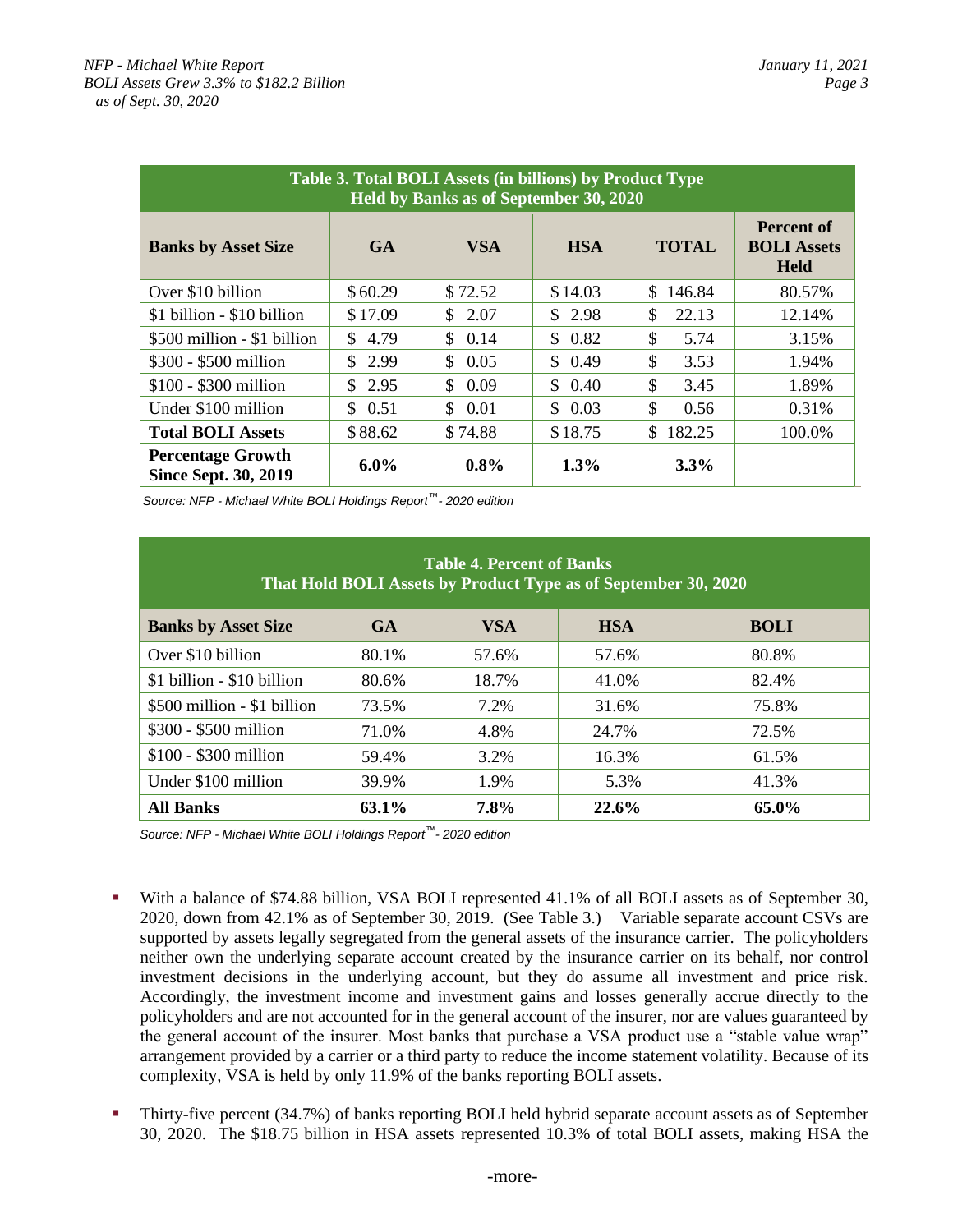smallest reporting category of BOLI assets when measured by CSV. (See Tables 3 and 4.) Hybrid separate account insurance policies combine features of both general and separate account insurance products. Like general account life insurance policies, the general assets of the insurance company issuing hybrid separate account policies support the policies' cash surrender values. However, like variable separate account policies, the assets of hybrid separate accounts are protected from claims on the insurer.

## By Institutional Charter:

There was an increase in the dollar amount of BOLI assets held among national banks and state-chartered non-member banks, and a decrease among savings banks, savings associations and state-chartered member banks. All charter classes experienced increases in the percentage of institutions with BOLI assets. Savings banks and state-chartered Fed member banks had the highest percentage of banks with BOLI assets. (See Tables 5 and 6.)

| <b>Table 5. Total BOLI Assets (in billions)</b><br><b>Held by Bank Charter</b> |                            |                            |                                                |                                                                               |  |
|--------------------------------------------------------------------------------|----------------------------|----------------------------|------------------------------------------------|-------------------------------------------------------------------------------|--|
| <b>Banks by Charter</b>                                                        | As of<br>Sept. 30,<br>2020 | As of<br>Sept. 30,<br>2019 | <b>Percent Change</b><br>in <b>BOLI</b> Assets | <b>Percent Change in</b><br><b>Total Number of</b><br><b>Banks by Charter</b> |  |
| <b>National Banks</b>                                                          | \$109.46                   | \$105.34                   | 3.9%                                           | $-2.1\%$                                                                      |  |
| <b>Savings Banks</b>                                                           | \$5.93                     | \$6.05                     | $-1.9\%$                                       | $-6.1\%$                                                                      |  |
| <b>Savings Associations</b>                                                    | \$3.28                     | \$3.34                     | $-1.8%$                                        | $-6.9\%$                                                                      |  |
| <b>State-Chartered Member</b><br><b>Banks</b>                                  | \$29.32                    | \$30.52                    | $-3.9\%$                                       | $-5.4\%$                                                                      |  |
| <b>State-Chartered Non-</b><br><b>Member Banks</b>                             | \$34.26                    | \$31.15                    | 10.0%                                          | $-4.1\%$                                                                      |  |
| <b>Industry Total</b>                                                          | \$182.25                   | \$176.39                   | $3.3\%$                                        | $-4.2\%$                                                                      |  |

*Source: NFP - Michael White BOLI Holdings Report™- 2020 edition*

| <b>Table 6. Number and Percentage of Banks</b><br><b>Reporting BOLI Assets by Charter</b> |                |                                                   |       |       |  |  |
|-------------------------------------------------------------------------------------------|----------------|---------------------------------------------------|-------|-------|--|--|
|                                                                                           |                | <b>Number of Banks</b><br><b>Percent of Banks</b> |       |       |  |  |
| <b>Banks by Charter</b>                                                                   | Sept. 30, 2020 | Sept. 30, 2019                                    | 2020  | 2019  |  |  |
| <b>National Banks</b>                                                                     | 504            | 504                                               | 65.1% | 63.7% |  |  |
| <b>Savings Banks</b>                                                                      | 224            | 236                                               | 80.9% | 80.0% |  |  |
| <b>Savings Associations</b>                                                               | 192            | 202                                               | 60.2% | 59.6% |  |  |
| <b>State-Chartered Member Banks</b>                                                       | 539            | 559                                               | 73.2% | 71.9% |  |  |
| State-Chartered Non-                                                                      | 1,810          | 1,880                                             | 61.8% | 61.6% |  |  |
| <b>Member Banks</b>                                                                       |                |                                                   |       |       |  |  |
| <b>Industry Total</b><br>64.3%<br>3,269<br>65.0%<br>3,381                                 |                |                                                   |       |       |  |  |

*Source: NFP - Michael White BOLI Holdings Report™- 2020 edition*

• Once again, we see that the overall number of banks in each charter class has declined and that the decline is primarily due to mergers or charter changes.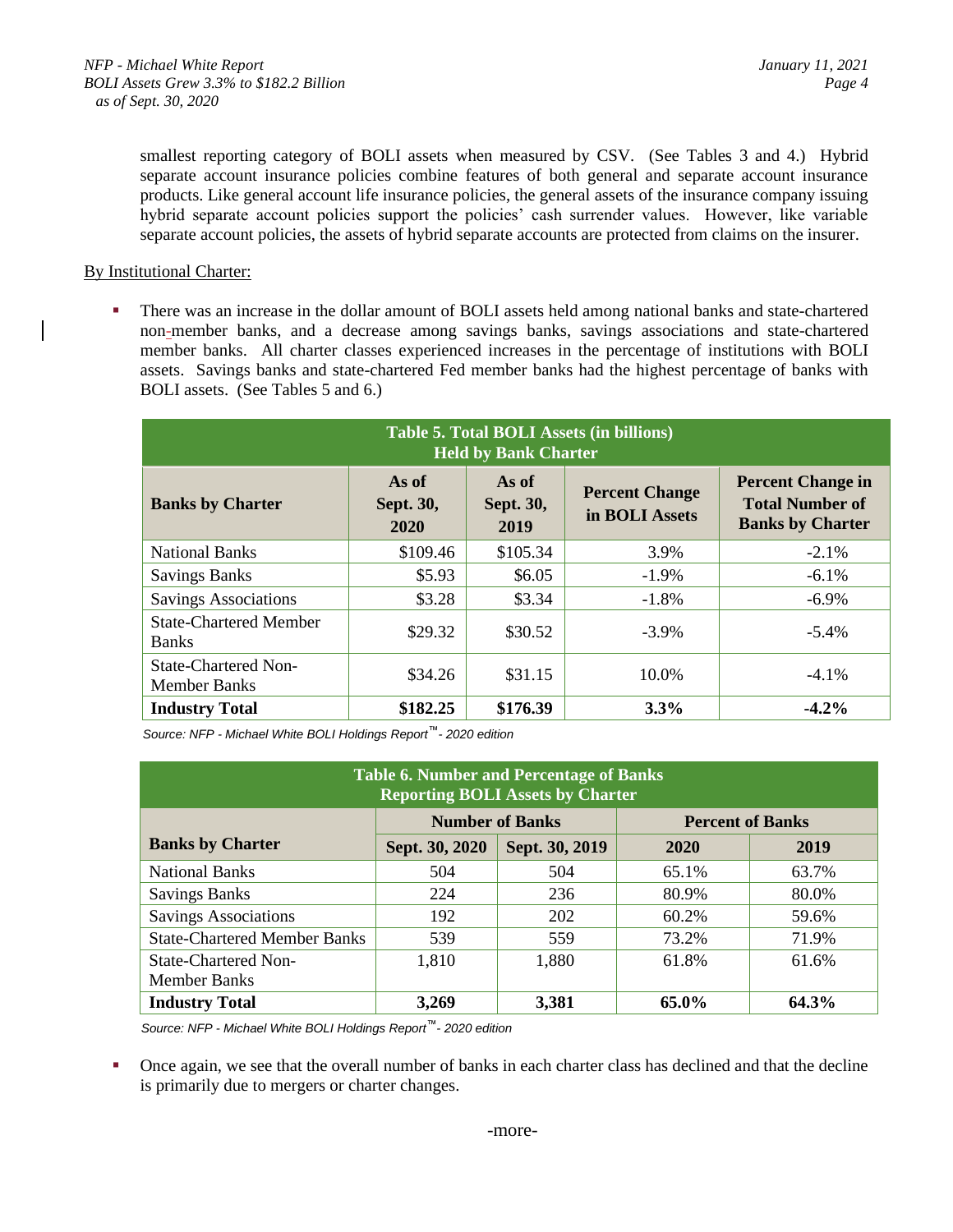

**Table 7. Number of Banks and Thrifts Holding GA, VSA AND HSA** 

*SOURCE: NFP - MICHAEL WHITE BOLI HOLDINGS REPORT™- 2020 EDITION* 



*SOURCE: NFP - MICHAEL WHITE BOLI HOLDINGS REPORT™- 2020 EDITION*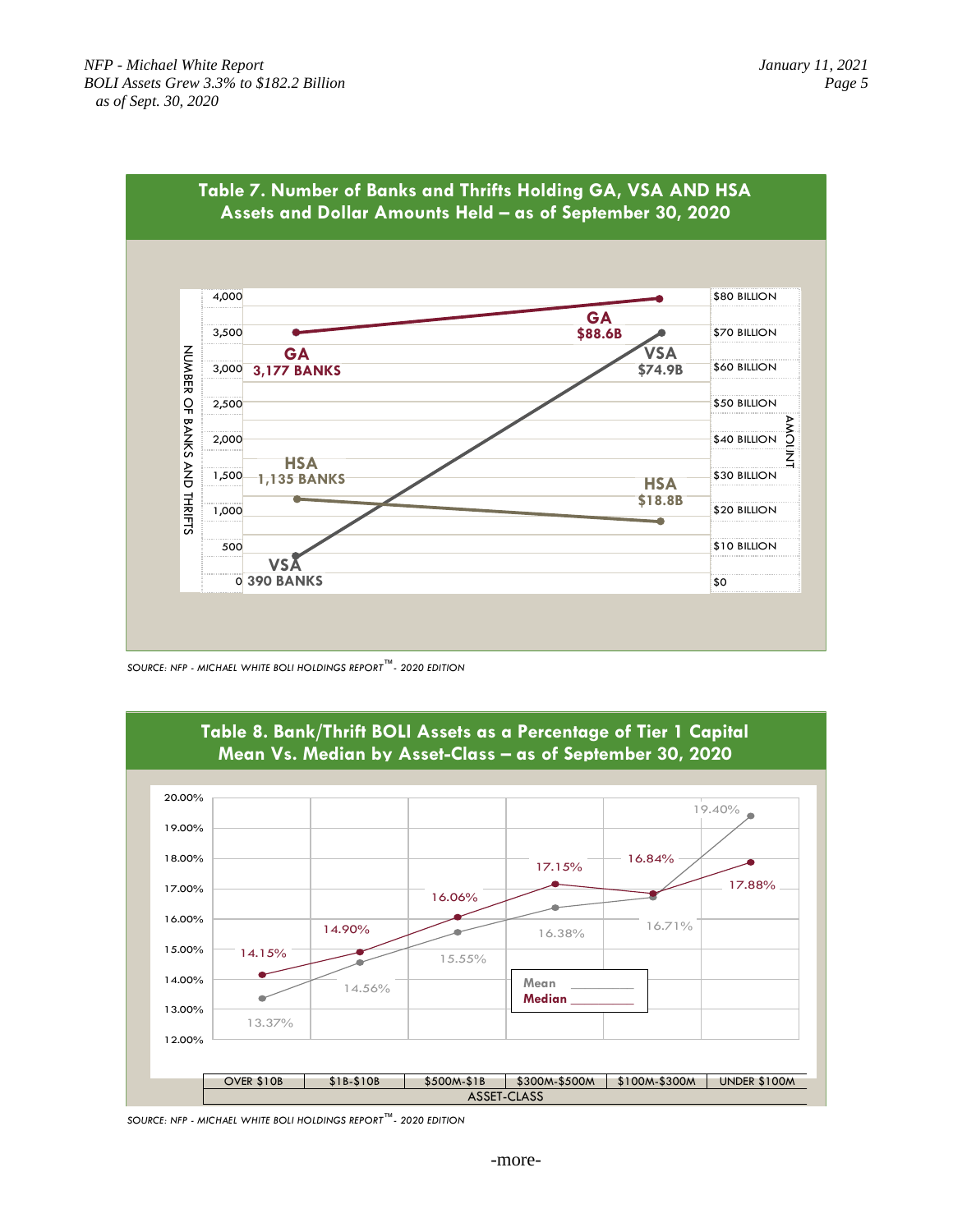| Table 9. Number and Percentage of Banks Holding BOLI Assets Reporting<br>CSV of Life Insurance as a Percent of Tier 1 Capital Over 25% |                            |                            |                            |                            |                            |
|----------------------------------------------------------------------------------------------------------------------------------------|----------------------------|----------------------------|----------------------------|----------------------------|----------------------------|
| <b>Banks with BOLI Over</b><br>25% of Tier 1 Capital                                                                                   | As of<br>Sept. 30,<br>2020 | As of<br>Sept. 30,<br>2019 | As of<br>Sept. 30,<br>2018 | As of<br>Sept. 30,<br>2017 | As of<br>Sept. 30,<br>2016 |
| Number                                                                                                                                 | 325<br>of 3,269            | 377<br>of 3,381            | 452<br>of 3,505            | 517<br><i>of</i> 3,630     | 535<br>of 3,690            |
| Percentage                                                                                                                             | 9.9%                       | 11.2%                      | 12.9%                      | 14.2%                      | 14.5%                      |

*Source: NFP - Michael White BOLI Holdings Report™- 2020 edition*

### **About the** *NFP - Michael White BOLI Holdings Report™*

**The** *NFP - Michael White BOLI Holdings Report™* measures and benchmarks the cash surrender values (CSV) and other data pertaining to life insurance held by commercial banks, savings banks, and savings associations. It is one of several reports dealing with bank financial performance as well as bank fee and noninterest income activities published by NFP or Michael White Associates (MWA).

**NFP**, through its group of nationwide consultants and employees, has assisted over 1,250 community banks in the design and implementation of BOLI as well as nonqualified benefit plans for selected executives. As evidence of its leadership position in the market, NFP has the exclusive endorsement of the ABA and 10 state banking associations for BOLI. NFP (www.equiasalliance.nfp.com) have employees and consultants located in offices throughout the U.S.

**Michael White Associates ("MWA")** is a bank insurance consulting firm headquartered in Radnor, PA. In addition to the *NFP - Michael White BOLI Holdings Report™*, MWA offers a series of bank fee income reports, including the *MWA Fee Income Ratings Reports™* which compare, rank and rate a particular financial institution's insurance or other noninterest fee income programs nationally, regionally, statewide and by asset-peer group. MWA's published reports can be obtained at www.BankInsurance.com.

#### **For additional information contact:**

| David Shoemaker, CPA/PFS, CFP®     | Michael D. White, Ph.D., CLU, ChFC |
|------------------------------------|------------------------------------|
| <b>NFP</b>                         | Michael White Associates, LLC      |
| 8000 Centerview Parkway, Suite 525 | 823 King of Prussia Road           |
| Memphis, TN 38018                  | Radnor, PA 19087                   |
| Phone: 901-754-4924                | Phone: 610-254-0440                |
| Email: david.shoemaker@nfp.com     | Email: MWA@BankInsurance.com       |

Information provided herein is for general informational purposes. NFP and its subsidiaries do not provide legal or tax advice and we recommend that our clients consult an attorney or tax professional. We believe the information is accurate, however, we make no warranty or guarantee regarding the accuracy or reliability of the content.

Insurance services provided through NFP Executive Benefits, LLC. (NFP EB), a subsidiary of NFP Corp. (NFP). Doing business in California as NFP Executive Benefits & Insurance Agency, LLC (License #OH86767). Securities may be offered through Kestra Investment Services, LLC (Kestra IS), member FINRA/SIPC. Kestra IS is not affiliated with NFP. Kestra IS does not provide tax or legal advice and is not a Certified Public Accounting (CPA) firm. Michael White is not a Representative of NFP.